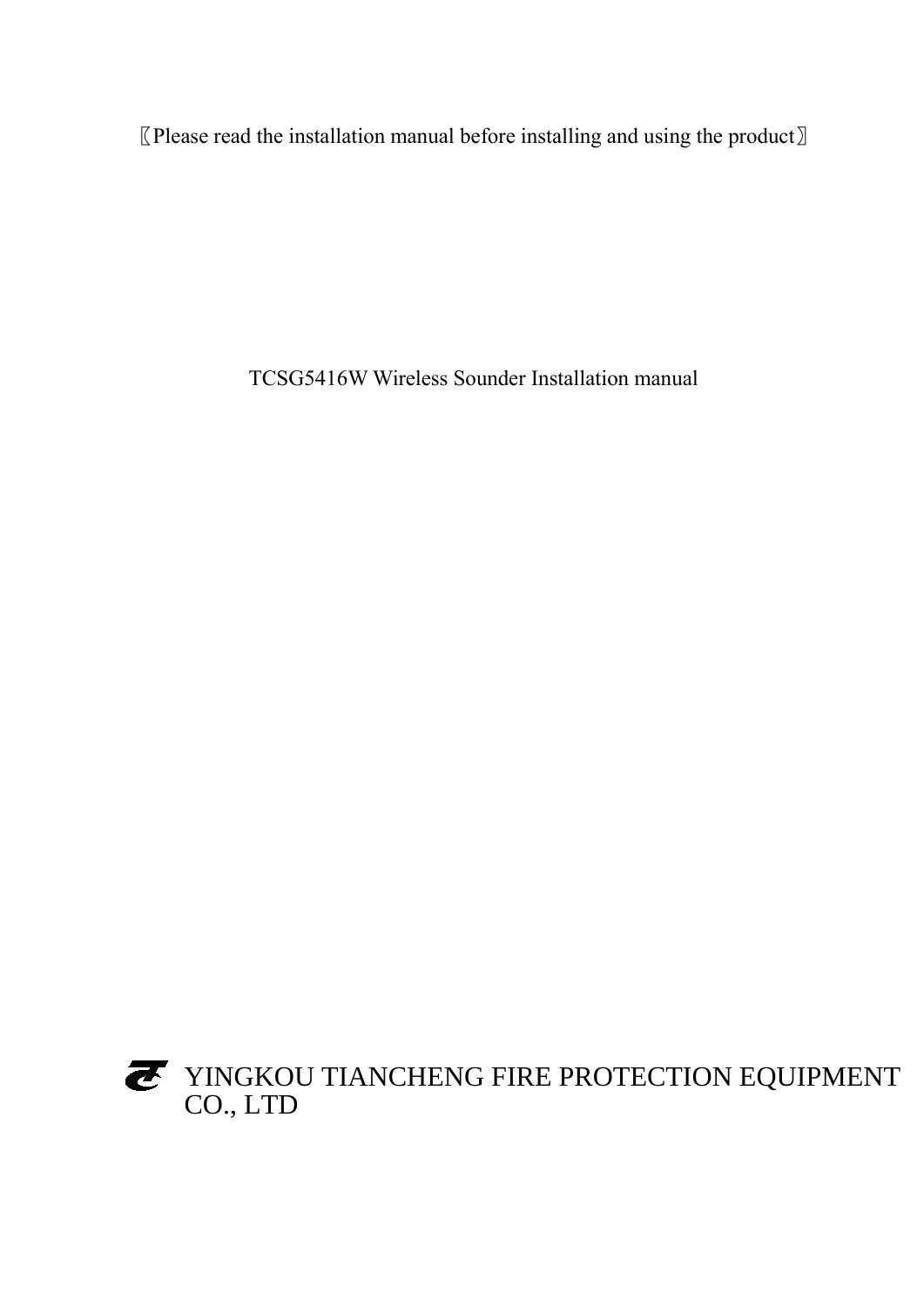| Version | Date                                | Author    | Note                               |  |
|---------|-------------------------------------|-----------|------------------------------------|--|
| Ver1.0  | $24th$ Oct. 2020                    | Liu Fen,  | Draft                              |  |
|         |                                     | Wang Gang |                                    |  |
| Ver1.1  | 4 <sup>th</sup> Nov.2020<br>Liu Fen |           | Change the description of the      |  |
|         |                                     |           | working principle and the          |  |
|         |                                     |           | description of the sound pressure  |  |
|         |                                     |           | level in the technical indicators  |  |
| Ver1.2  | $30^{th}$ Nov.2020                  | Wang Gang | Optimize general fault description |  |
| Ver1.3  | 5 <sup>th</sup> Feb.2021            | Liu Fen   | Change the appearance size picture |  |
|         |                                     |           | according to the inspection        |  |
|         |                                     |           | requirements and increase the use  |  |
|         |                                     |           | time after battery undervoltage    |  |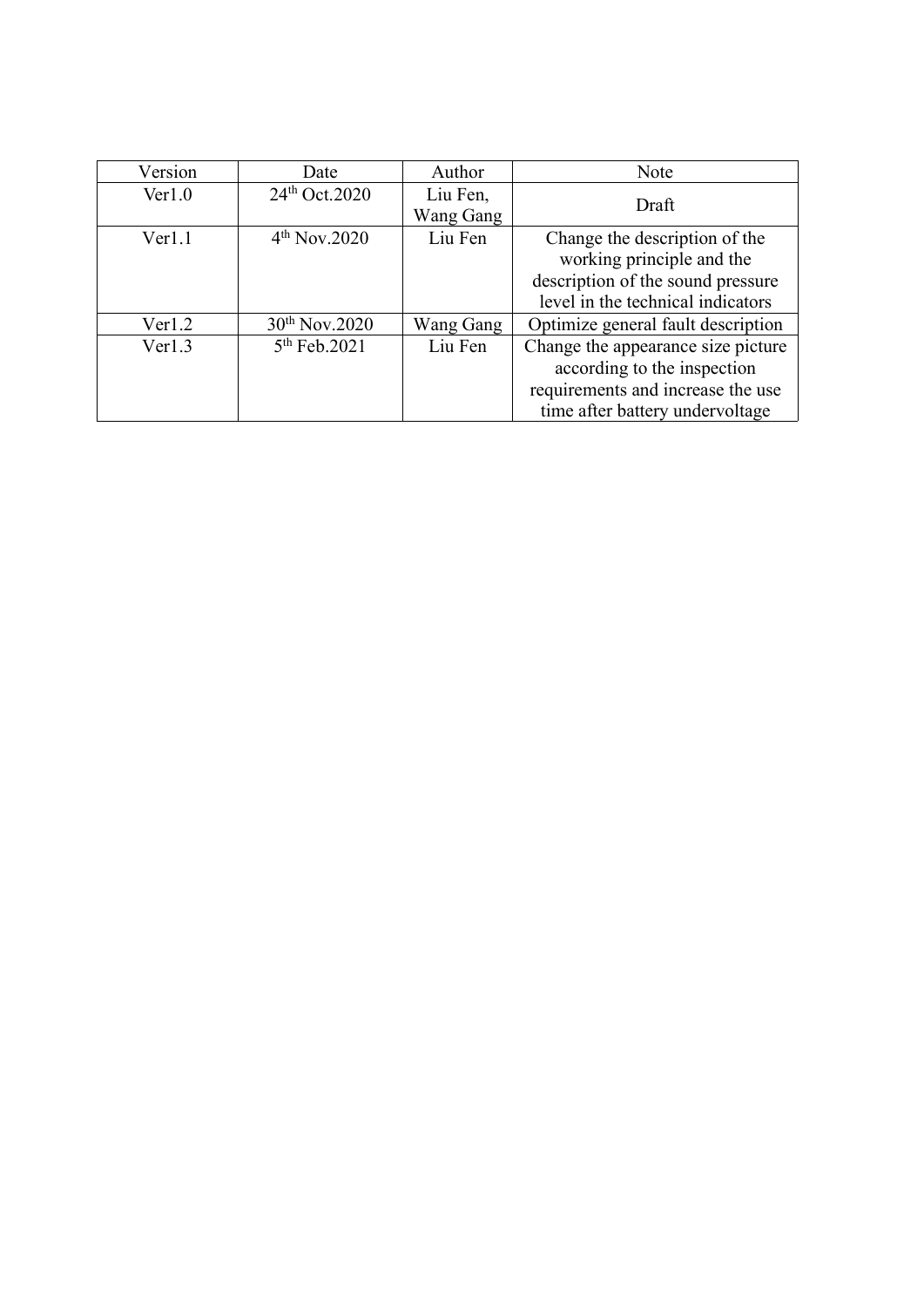## **1.Overview**

The TCSG5416W wireless sounder (hereinafter referred to assounder) is suitable for installation in public places, factories and other environments, and is used in conjunction with the

JB-TB-TC5126W wireless sounder control panel (hereinafter referred to asthe panel). When the panel receives the sounder command from other fire alarm equipment, the panel activates the siren through wireless signals, and the siren emits sound and light signals to achieve the purpose of sounder.

**Note:** This equipment has been tested and found to comply with the limits for a Class B digital device, pursuant to part 15 of the FCC rules. These limits are designed to provide reasonable protection against harmful interference in a residential installation. This equipment generates, uses and can radiate radio frequency energy and, if not installed and used in accordance with the instructions, may cause harmful interference to radio communications.

However, there is no guarantee that interference will not occur in a particular installation.If this equipment does cause harmful interference to radio or television reception, which can be determined by turning the equipment off and on,the user is encouraged to try to correct the interference by one or more of the following measures:--Reorient or relocate the receiving antenna.

--Increase the separation between the equipment and receiver.

--Connect the equipment into an outlet on a circuit different from that to which the receiver is connected.

--Consult the dealer or an experienced radio/TV technician for help.

Important: You are cautioned that changes or modifications not expressly approved by the party responsible for compliance could void the user's authority to operate the equipment.

This device complies with part 15 of the FCC Rules. Operation is subject to the following two conditions: (1) This device may not cause harmful interference, and (2) this device must accept any interference received, including interference that may cause undesired operation.

Any Changes or modifications not expressly approved by the party responsible for compliance could void the user's authority to operate the equipment.



# **2.Features**

2.1. Adopting 470MHz wireless communication technology, no need to pre-buried wiring, easy and quick engineering installation;

2.2. With battery undervoltage detection function, it can remind users to replace the battery in time;

2.3. Use microprocessor to realize signal processing, and use digital signal to communicate with control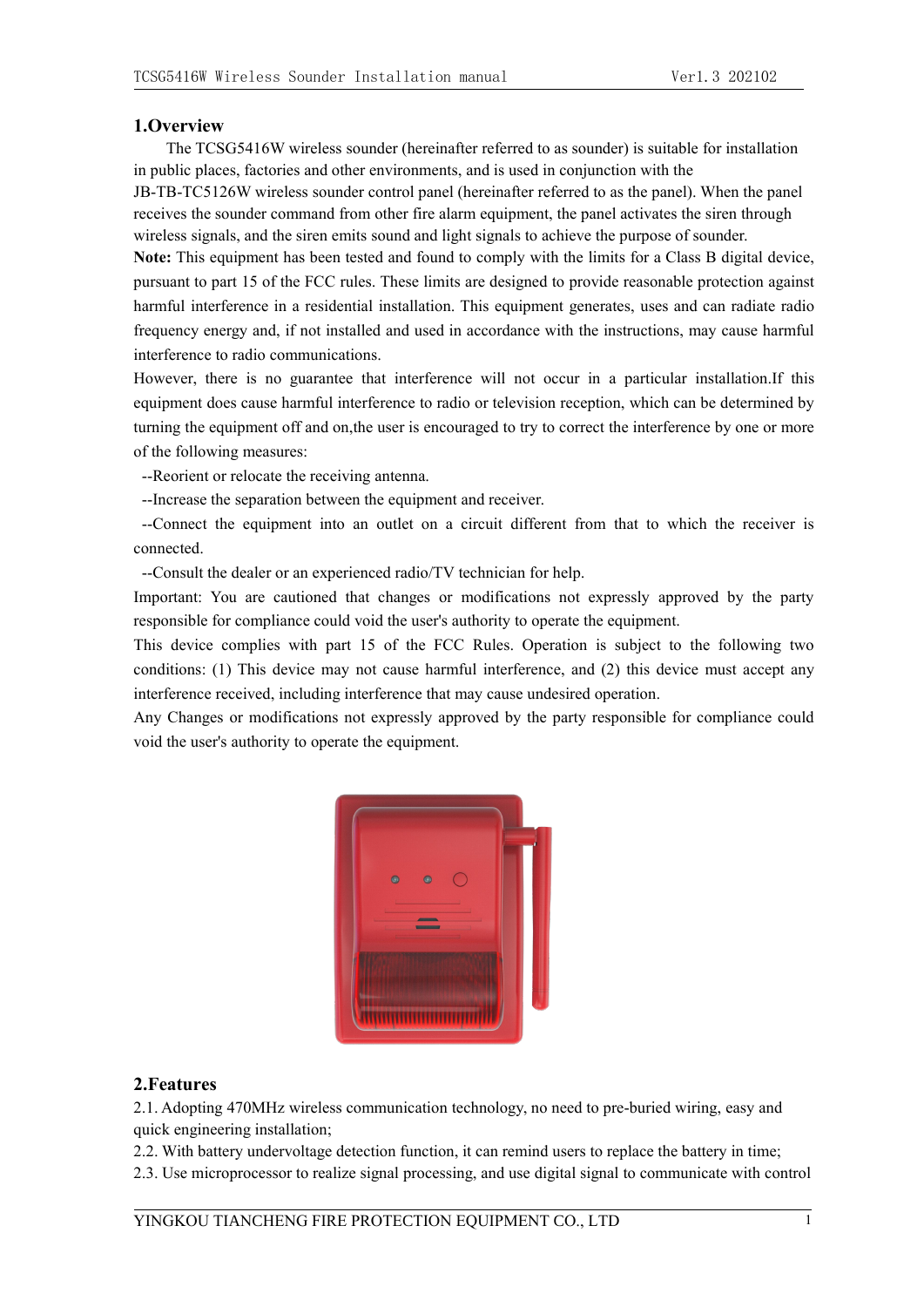panel, work stably and reliably, and have good suppression ability against electromagnetic interference.

## **3.Technologic Charateristics**

- 3.1. Battery model: CR17450-2-080-02
- 3.2. Rated working voltage: DC3V
- 3.3. Working current: monitoring current ≤45uA alarm current ≤240mA
- .4. Indicator light:

Fault light: yellow, flashing periodically when communication fails Working light: green, flashing periodically when communication is normal

- 3.5. Sound pressure level:  $75dB \sim 115dB$  (A weighting)
- 3.6. Modulation cycle: 3.0S~4.0S
- 3.7. Flash frequency:  $1\text{Hz} \sim 1.5\text{Hz}$
- 3.8. Coding method: automatically assigned by the control panel during networking
- 3.9. Communication method: 470MHz FSK coded two-way communication
- 3.10. Communication distance: ≤50m
- 3.11. Transmitting power: <20dBm
- 3.12. Reset method: control panel reset
- 3.13. Use environment:

Type: Indoor atmospheric pressure: 86kPa~106kPa

Temperature:  $0^{\circ}$ C $\sim$ +55°C Relative humidity  $\leq$ 95%, non-condensing

- 3.14. Dimensions: 95mm×127mm×56mm
- 3.15. Shell material and color: ABS, red
- 3.16. Executive standard:
	- GB 26851-2011 "Fire Sound and/or Light Alarm"

XF 1151-2014 "General Requirements for Wireless Communication Functions of Fire Alarm Systems"

# **4.Structural features and working principle**

4.1、The outline diagram of the module is shown in Figure 1:



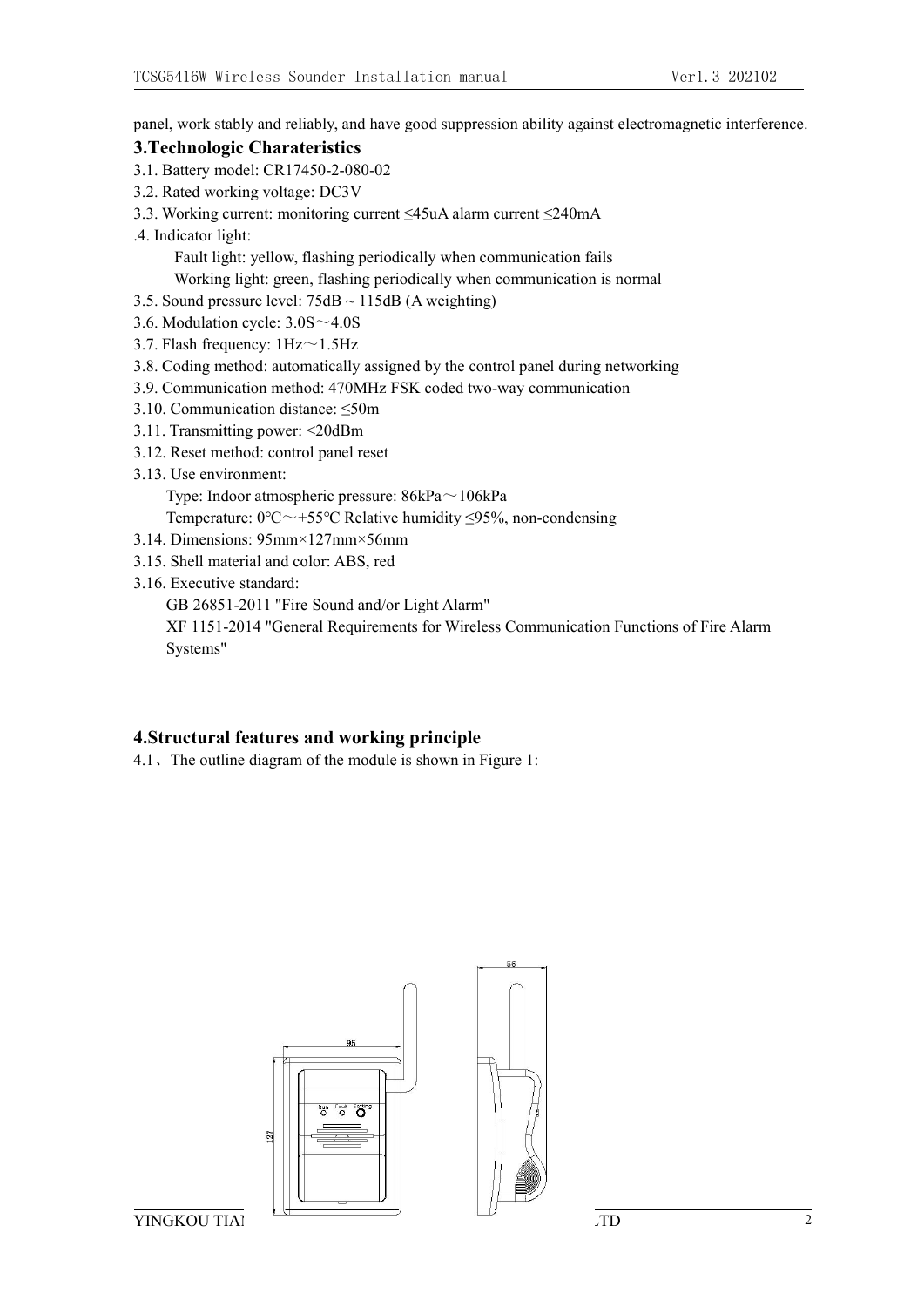Figure 1 Schematic diagram of the appearance of the alarm

4.2. working principle

When the sounder receives the start signal from the control panle, it will start the sound and light alarm output;

When the sounder receives the stop signal from the control panel, it will stop the sound and light alarm output;

When the sounder is in the starting state, after receiving the reset signal from the control panel, it will stop the sound and light alarm output, and the sounder will be reset;

When the sounder battery is low, the sounder sends a battery undervoltage signal to the control panel, and the yellow indicator light flashes.

# **5.Installation Method**

5.1. Before installation, first check whether the shell is intact and whether the identification is complete.

5.2. The way the sounder is fixed:

When installing, use two screws to fix the base of the alarm on the 86 series (width 72mm, height 49mm, depth 47mm) embedded box, and then install the sounder, the installation hole distance is 60mm.



Figure 3 Installation hole distance

#### **6.Test**

#### **Warning: Please make sure that the polarity of the battery is correct before proceeding.**

6.1. The sounder will be tested every year after installation and during use.6.2. Startup test: After the networking is successful, you can choose <sup>a</sup> sounder and make it meet the startup conditions artificially (please turn off the fire alarm linkage function to avoid unnecessary sounder linkage). After the test, power on again and notify the relevant management The department restored the system to normal.

6.3. During the test, the unqualified alarm will be resolved according to "general failure and maintenance" and "maintenance".

### **7.Use and operation**

7.1. Network segment setting: Before the detector is connected to the network, the device network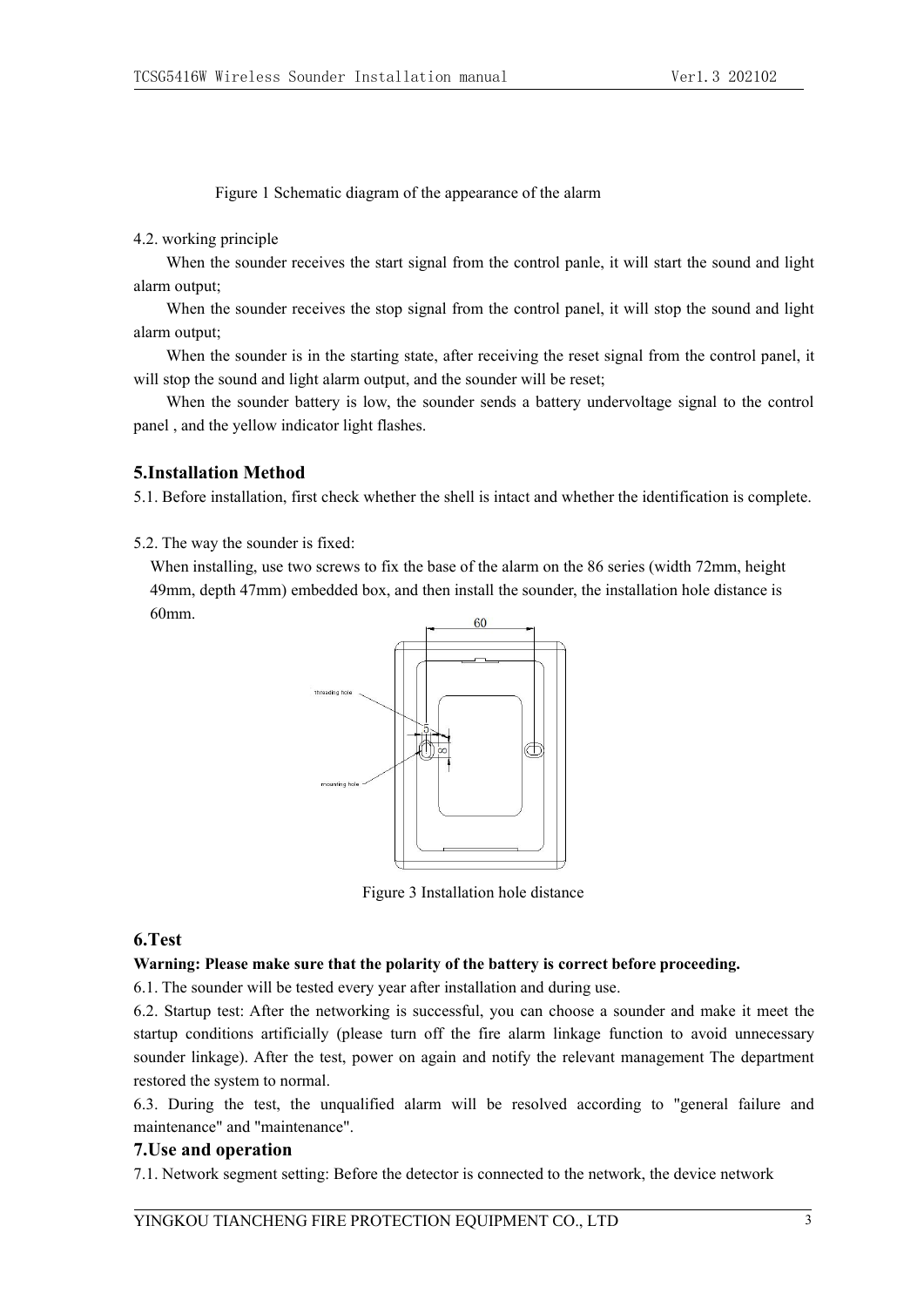segment should be set first, and the network setting should be selected on the menu interface of the alarm control panel (such as: JB-TB-TC5126W wireless fire alarm control panel, etc.) thatcan be equipped with the detector. After entering the network settings, first set the local address number, and then set the detector network segment according to the actual situation on site (29 optional). 7.2. The device enters and exits the network:

A) Network access operation: When the control panel is in the "wireless registration interface" and the alarm is not connected to the network, quickly press the setting button 3 times, the alarm will sound 3 times, and the green light will flash 3 times, and the module will report to the control panel Send the network access application. After the application is successful, the total number of network access displayed by the control panel +1.

B) Exit the network operation: When the control panel is in the "wireless registration interface" and the module is in the network connection state, quickly press the setting button 3 times, the alarm will sound 3 times, and the green light will flash 3 times, the alarm will turn The controlpanel sends an exit request. After the application is successful, the total number of exits displayed by the control panel is  $+1.$ 

C) Status detection: After the sounder is powered on, press the setting button once, and the green light flashes once. If the control panel responds to the device and displays the loop and address number, it indicates that the device has successfully connected to the network, otherwise the sounder is not connected to the network. .

3. Equipment start: When the sounder receives the start signal from the control panel when it is in normal working state, it will start the sound and light alarm output.

4. Equipment stop: when the alarm receives the stop signal from the control panel in the starting state, it stops the sound and light alarm output.

5. Equipment reset: When the alarm receives the reset signal from the control panel when it is in the starting state, it stops the sound and light alarm output, and the alarm is reset.

6. Restore factory settings: After the siren is connected to the network, when it is powered on again, the working indicator will be on for 10s. During this period, the factory setting can be restored by pressing the setting button 5 times. The working indicator flashes 3 times, and the factory restoration is successful.

# **8.General faults and maintenance**

Common faults and their solutions are shown in the following table:

| Fault                                                                                                                                                                                                                   | Reason                                                                                                  | Solution                                                                                                        |  |
|-------------------------------------------------------------------------------------------------------------------------------------------------------------------------------------------------------------------------|---------------------------------------------------------------------------------------------------------|-----------------------------------------------------------------------------------------------------------------|--|
| According to the sensitivity<br>level of the control panel,<br>the yellow fault light will<br>flash once periodically<br>(75 seconds at level 1<br>Level 2 40 minutes<br>Level 3 2 and a half hours<br>Level 4 5 hours) | Too far away from the control<br>panel or interference sources<br>nearby cause communication<br>failure | Move the device near the control<br>panel, reconnect to the network<br>and remove the source of<br>interference |  |
| The faulty yellow light flashes 2<br>times periodically (every 48<br>seconds is a cycle)                                                                                                                                | Report a low battery fault                                                                              | Replacement battery                                                                                             |  |
| After the device alarms, the<br>control panel has no status<br>prompt                                                                                                                                                   | The device is not connected to the<br>network                                                           | Restart the network operation                                                                                   |  |
| Device networking is<br>unsuccessful                                                                                                                                                                                    | Too far away from the control<br>panel or interference sources<br>nearby                                | Move the device near the control<br>panel, reconnect to the network<br>and remove the source of                 |  |